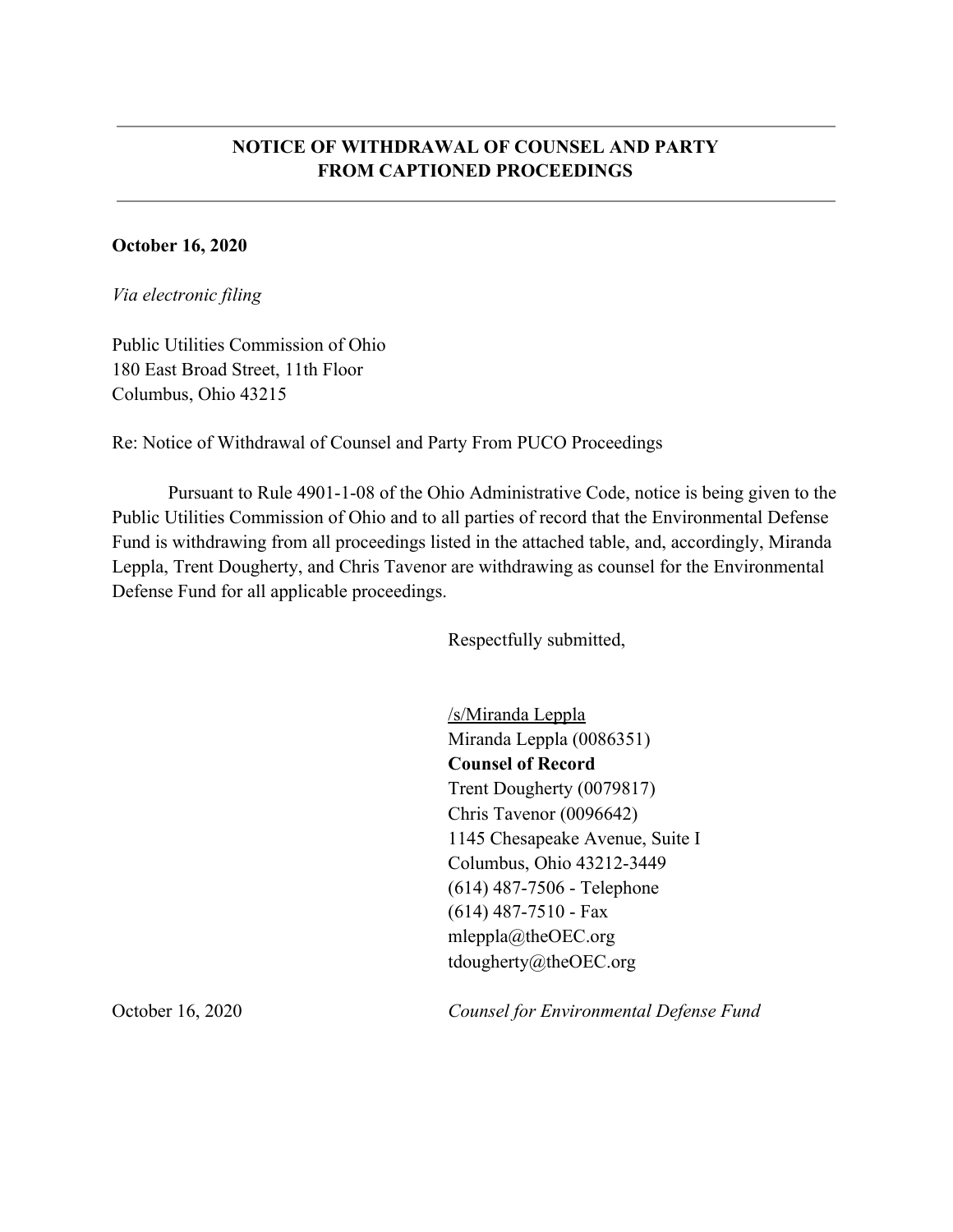| <b>Case Number</b> | <b>Case Title</b>                                                                                  | <b>Open Date</b> |
|--------------------|----------------------------------------------------------------------------------------------------|------------------|
| 19-0361-EL-RDR     | Ohio Edison Company, The Cleveland Electric<br>Illuminating Company and The Toledo Edison Company  | 02/01/2019       |
| 18-0835-EL-EEC     | <b>Ohio Power Company</b>                                                                          | 05/15/2018       |
| 18-0742-EL-POR     | The Dayton Power and Light Company                                                                 | 05/15/2018       |
| 17-1265-EL-AAM     | Duke Energy Ohio, Inc.                                                                             | 06/01/2017       |
| 17-1264-EL-ATA     | Duke Energy Ohio, Inc.                                                                             | 06/01/2017       |
| 17-1263-EL-SSO     | Duke Energy Ohio, Inc.                                                                             | 06/01/2017       |
| 17-0874-EL-AAM     | Duke Energy Ohio, Inc.                                                                             | 03/31/2017       |
| 17-0873-EL-ATA     | Duke Energy Ohio, Inc.                                                                             | 03/31/2017       |
| 17-0872-EL-RDR     | Duke Energy Ohio, Inc.                                                                             | 03/31/2017       |
| 16-0743-EL-POR     | Ohio Edison Company, The Cleveland Electric<br>Illuminating Company, and The Toledo Edison Company | 04/15/2016       |
| 16-0576-EL-POR     | Duke Energy Ohio Inc                                                                               | 03/16/2016       |
| 16-0481-EL-UNC     | Ohio Edison Company, The Cleveland Electric<br>Illuminating Company and The Toledo Edison Company  | 02/29/2016       |
| 16-0397-EL-AAM     | THE DAYTON POWER AND LIGHT COMPANY                                                                 | 02/22/2016       |
| 16-0396-EL-ATA     | THE DAYTON POWER AND LIGHT COMPANY                                                                 | 02/22/2016       |
| 16-0395-EL-SSO     | THE DAYTON POWER AND LIGHT COMPANY                                                                 | 02/22/2016       |
| 14-2209-EL-ATA     | Duke Energy Ohio Inc                                                                               | 12/16/2014       |
| 14-0075-EL-POR     | DUKE ENERGY OHIO, INC                                                                              | 01/13/2014       |
| 13-2386-EL-AAM     | OHIO POWER COMPANY                                                                                 | 12/20/2013       |
| 13-2385-EL-SSO     | OHIO POWER COMPANY                                                                                 | 12/20/2013       |
| 13-1937-EL-ATA     | OHIO POWER COMPANY                                                                                 | 09/13/2013       |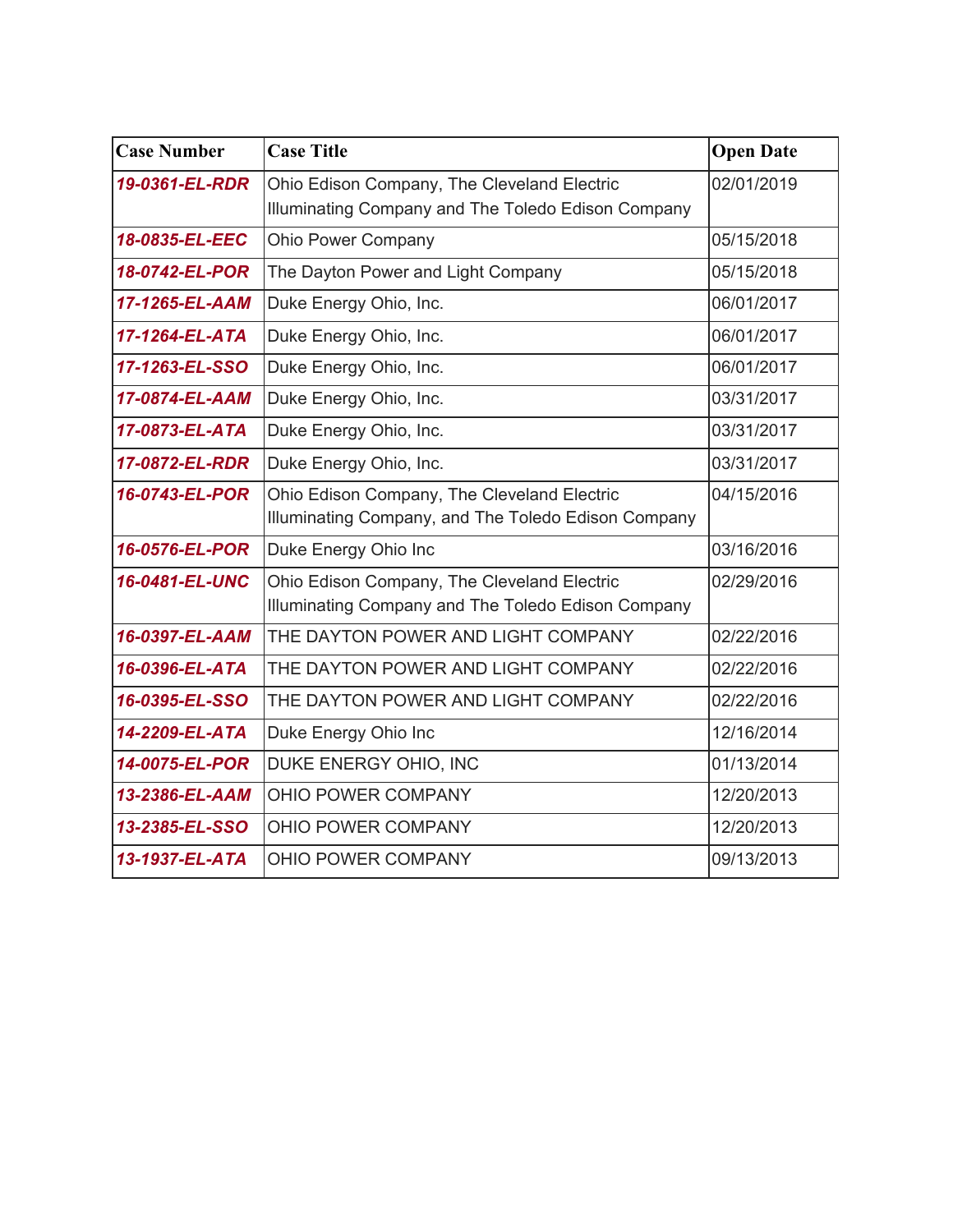## **CERTIFICATE OF SERVICE**

I hereby certify that a true copy of the foregoing correspondence was filed electronically through the Docketing Information System of the Public Utilities Commission of Ohio on October 16, 2020. The PUCO's e-filing system will electronically serve notice of the filing of this document on counsel for all parties.

> /s/Chris Tavenor Chris Tavenor